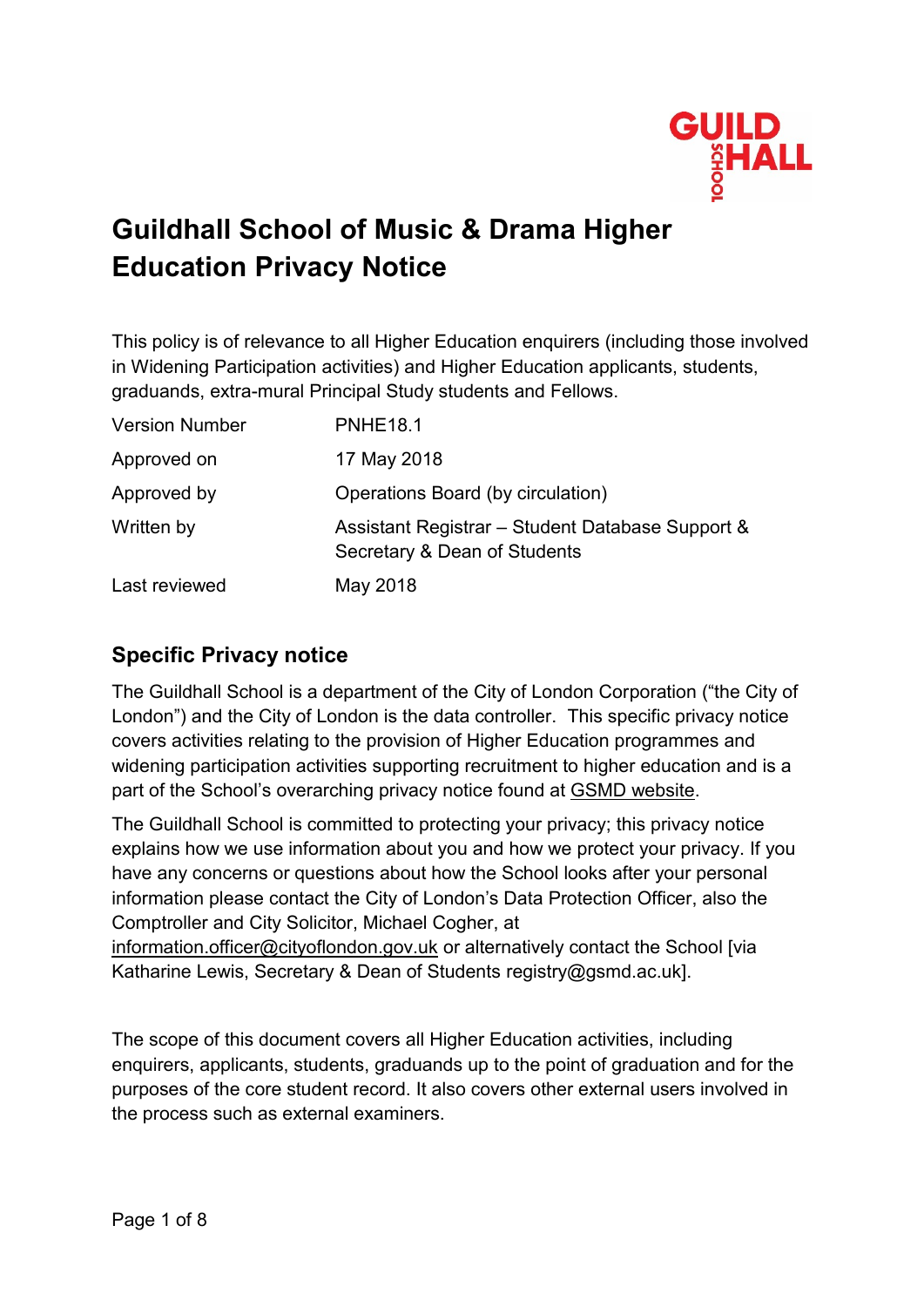## **What personal data is collected about you**

We may collect your data in a variety of ways, for example:

- When you communicate with us by telephone, email or via our websites
- When you use forms to provide data e.g. on application or enrolment
- When you supply additional documentation e.g. qualification certificates or evidence of identity
- As part of processes related to an enquiry, application for any course/programme administration purpose
- As part of a process for the good management of the School community, eg case consultation, appeal, complaint, disciplinary process
- From third parties for example from referees, funding bodies, Transport for London

We may collect personal data such as the following:

- Biographical information including your name, gender and date of birth
- Contact details and communication preferences such as your address, email and phone number
- NI number, passport number and identity details, domicile and nationality, demographic information.
- Photo for audition identification and for ID card
- Video recordings (including CCTV)
- Production and rehearsal photography\*
- Education and employment history including references
- Family or personal circumstances and extracurricular interests e.g. for assessment of suitability for funding or support.
- Family and parent/guardian details where relevant to our needs
- Financial information where appropriate e.g. for applying for funding support
- Your enquirer and applicant history and student record
- Course and stage details
- Attendance, progress and status
- Assessment results

\* Specific consent will be required for under-18 participants and students

We may also collect special category data (previously 'sensitive')

- For support and statutory/monitoring reporting: disability, health and medical conditions,
- For admission and safeguarding purposes: criminal convictions,
- For statutory monitoring and reporting purposes: racial or ethnic origin, religion or similar beliefs, sexual orientation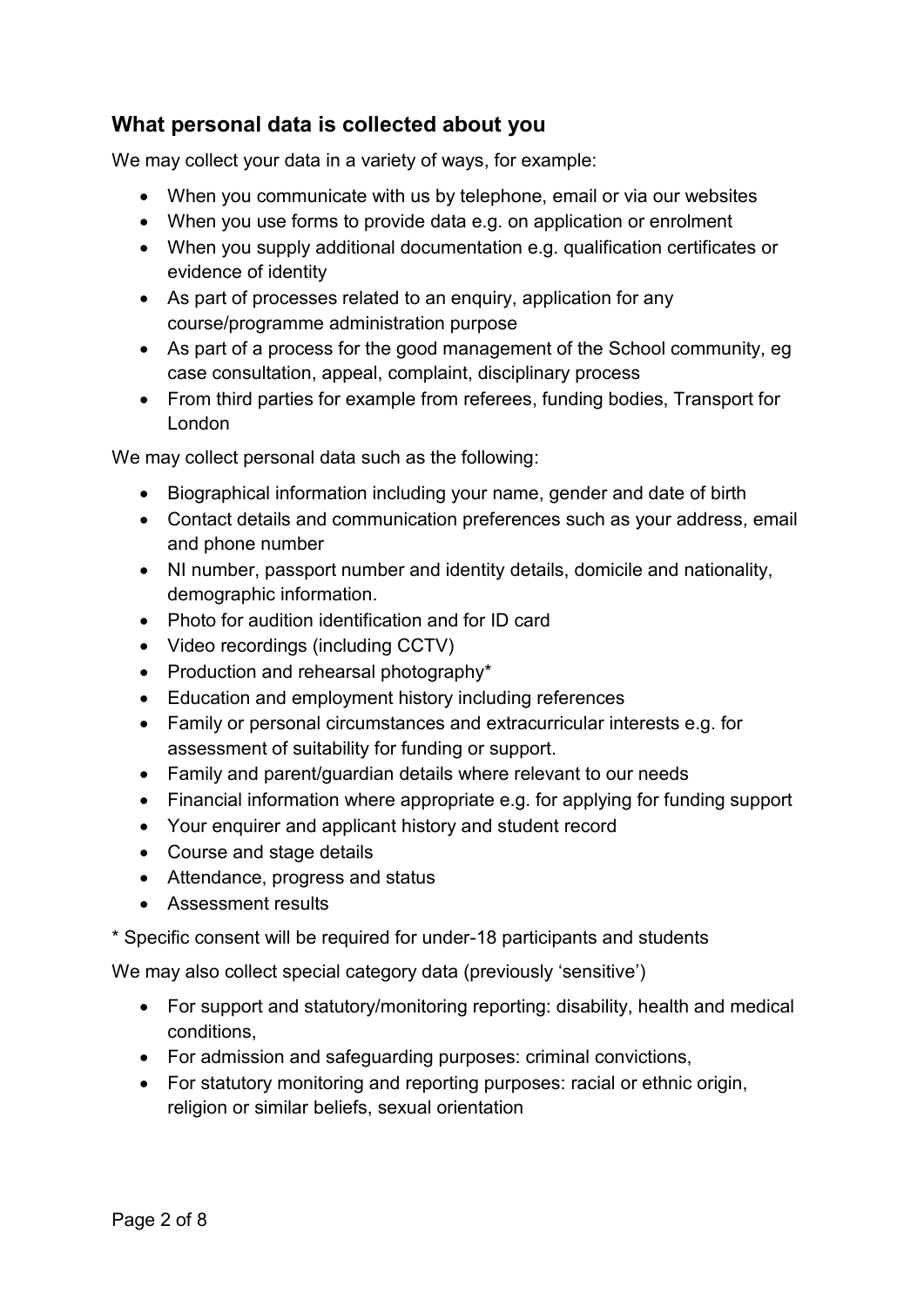Personal information relating to criminal offences and convictions is also collected and although not 'special category data', is still sensitive in nature and merits higher protection. This would be collected for admission and safeguarding purposes.

Additional personal data may be collected where relevant in relation to placements, extenuating circumstances, professional body requirements,

appeals/complaints/disciplinary cases and any further optional student services.

#### **Reasons why we use your personal data**

Specific list of uses by category

- a. Recruitment and admissions
- b. Enrolment of students
- c. Academic matters
	- i. Assessment and progression
	- ii. Core teaching and learning and academic conduct
	- iii. Awards and graduation
	- iv. Maintaining student records
	- v. Assessing eligibility for funding
	- vi. Liaison with an external validator or other partner in the delivery of a programme of study (eg City University for the doctoral programme, EU institutions under the Erasmus+ mobility scheme, CAD for the BA in Acting Studies)
- d. Library, IT and information services including email addresses
- e. ID cards including photo.
- f. AV Recordings
- g. Support services including disability support, counselling, health & welfare advice
- h. Institution social activities e.g. clubs and societies and using school facilities
- i. Events and activities organised for students or directly relevant to student interests
- j. Employment purposes and work placements where students are employed by the institution e.g. the External Engagements scheme and students with Tier 4 visas.
- k. Monitoring equal opportunities
- l. Monitoring and evaluating widening participation activity and participants to gauge long term success
- m. Safeguarding
- n. Accommodation
- o. Social media
- p. Fees, funding and debt recovery
- q. Immigration management and compliance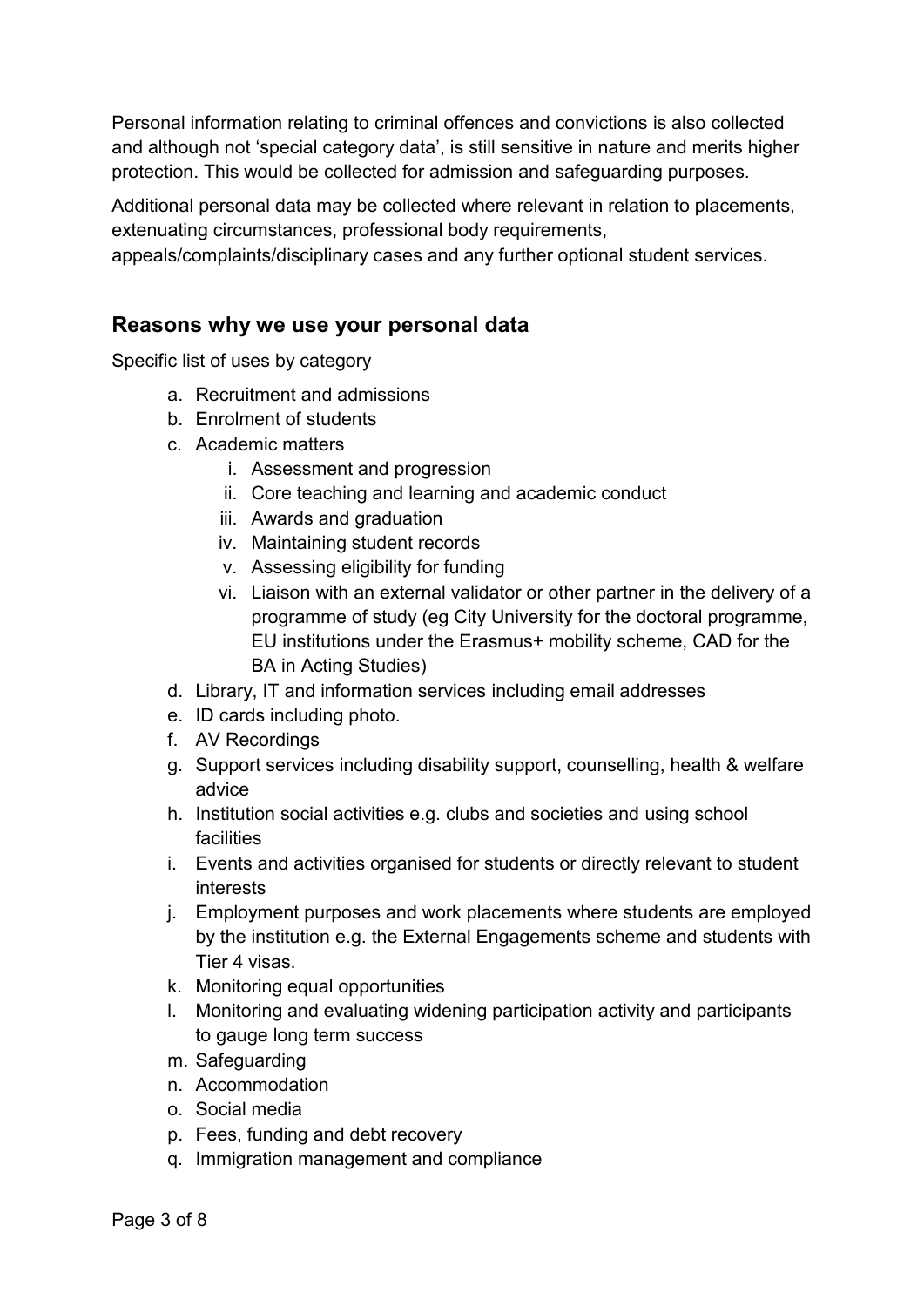- r. Other admin
	- i. Statistical analysis and research
	- ii. Returns and surveys for government bodies
	- iii. Audits
	- iv. Operational information e.g. IT support, building closures, safety
	- v. Promoting services
	- vi. Safety of individuals and assets including use of CCTV
	- vii. Preventing crime
	- viii. Complaints, appeals and disciplinaries
	- ix. Enquiries
- s. When necessary to protect your or another person's vital interests

#### **Why we are allowed to use your personal data**

The processing of your personal information for the above purposes is necessary:

- To interact before enrolment as part of enquiries and admissions process
- To meet our contractual obligations (e.g. to manage your student experience and welfare while studying at the School)
- To comply with a legal obligation (e.g. equal opportunities monitoring)
- To perform tasks we carry out in the public interest (e.g. teaching and research)
- For legitimate interests (e.g. to enable your access to external services)
- To protect the vital interests of you or another person

For any specific use of your personal information outside these reasons we will ask for your consent and inform you how you can withdraw consent at any time.

If you have given your explicit consent we may share marketing materials including information about upcoming events, courses, performances and other activities, our news, and other ways you can get involved with the School. Where you have provided your postal address, we may send this information to you by post unless you have told us not to. We may also email you this information if you have agreed for us to do so.

### **Who we can share your personal data with**

Your data will be used by staff and contractors within the Guildhall School for the purposes specified.

Once you graduate from the Guildhall School (HE degree students only) you will become a lifelong member of our alumni community. Using the details you have provided our alumni team will continue to contact you via post and with appropriate opportunities by phone. They will also ask your permission to contact you via email.

The Guildhall School is a department of the City of London Corporation and shares the same data controller. Where services are provided by central City of London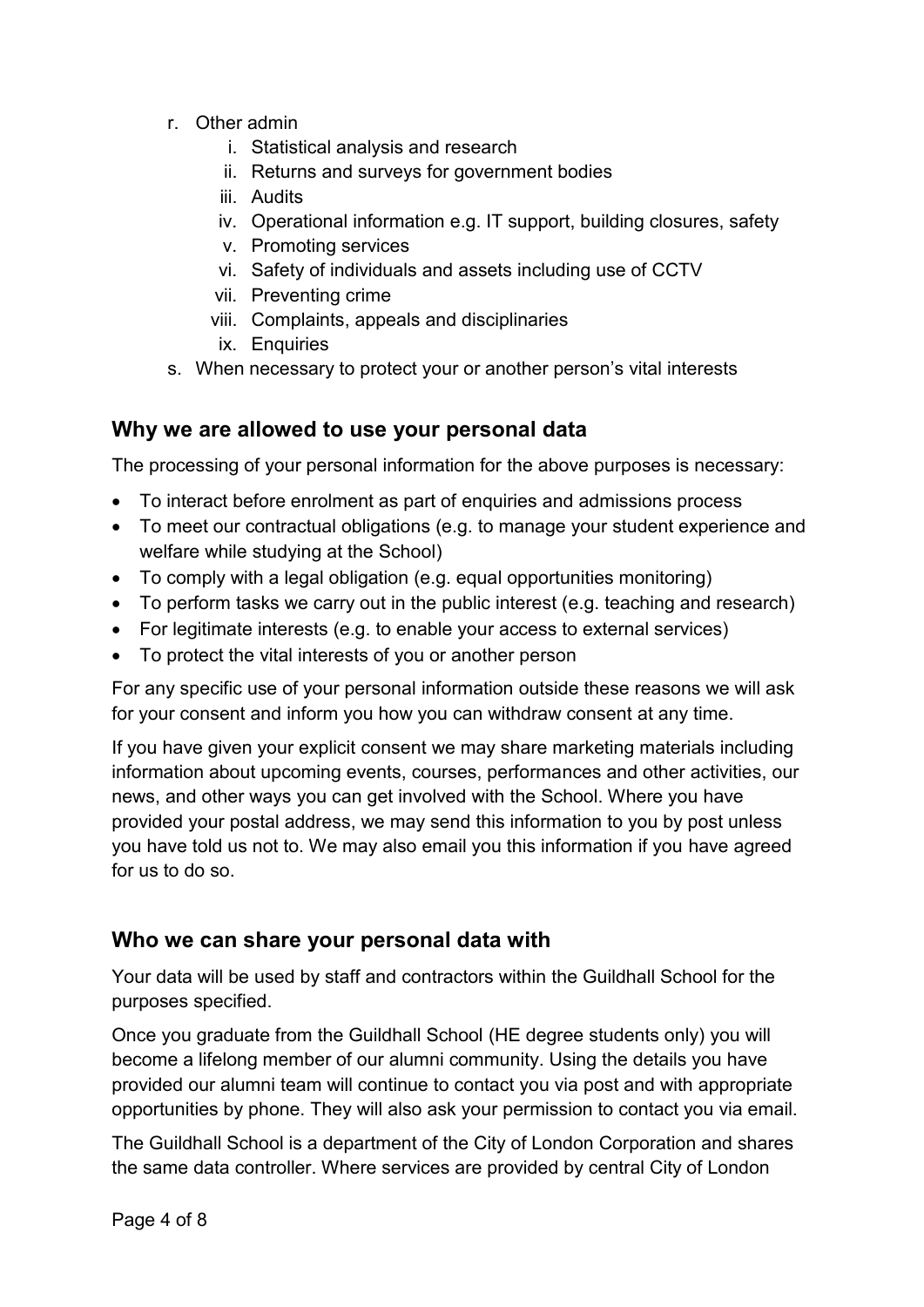departments or shared with other departments within the City of London, your data may also be shared with those departments.

For example this may include:

*Barbican Box Office for the provision of prospectuses:* If you have requested a prospectus, your data will be passed securely to the Barbican Box Office who will process your request and send you a prospectus. The City of London is the data controller for the Barbican and the Guildhall School; you can find the City of London privacy policy here [link to City data statement]. Your data will be used by the Barbican Box Office solely to fulfil your request and will be deleted from Barbican records afterwards within 2 weeks. This data processing is carried out to fulfil the contract of a prospectus request.

*HR if you are employed by the School:* If you are employed by the School, part of the External Engagements scheme, or are a Tier 4 student undertaking work placements through the External Engagements scheme then we will share your biographical information, identity data, contact details and employment information where appropriate for the purpose of administering your employment or work placement.

*City of London Finance and Procurement Services:* your financial account with the School is held by the City of London. Any records of bank details that are sent between the School and the City of London will be transferred securely.

*Internal auditors:* For the purpose of auditing the services provided by the School, personal data may be processed by internal auditors, however any data that may need to be removed from the School will be anonymised first.

Other shared departments include Facilities and Performance Venues.

Your data may additionally be shared with:

- City University (Doctoral students and extra-mural)
- Funders and/or sponsors e.g.
	- o Student Finance England/Wales/NI, SAAS, Student Finance Services EU Team
	- o Research Councils
	- o Funders of any awards or prizes
- PayPal We use Paypal to take secure online payments. The data sent between the School and Paypal includes identification information, payment requirements and details of whether the transaction was successful. No financial information (debit/credit card details or bank details from your Paypal account) is shared with the Guildhall School. Contact: Finance@gsmd.ac.uk 020 7382 7208. All payments are normally non-refundable. Please see relevant policies for full details of payment conditions.
- External placement providers and External Engagement clients (which may include clients from outside the EU)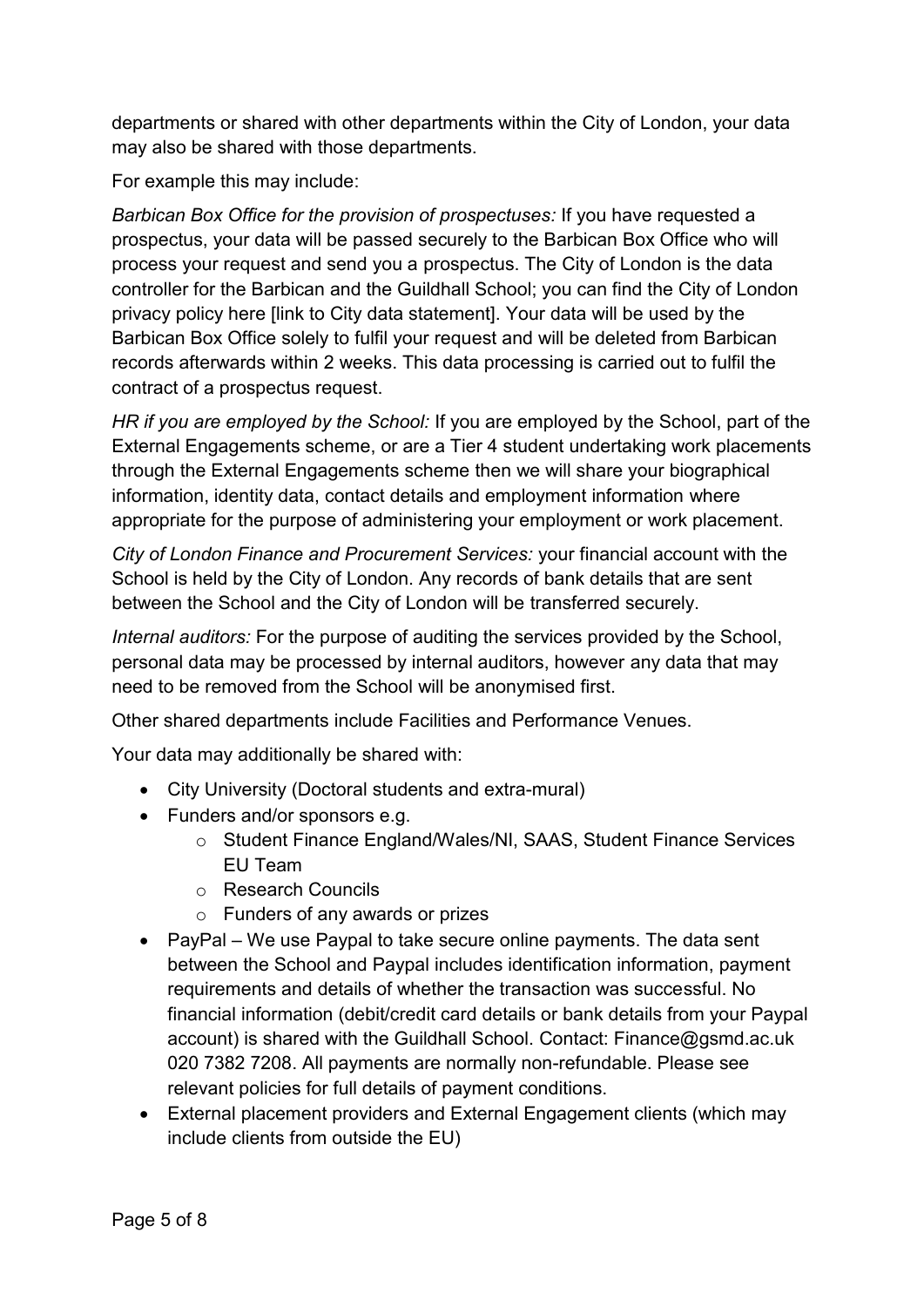- External examiners and individuals involved in relevant School committees and procedures
- Current and potential education providers (e.g. exchange institutions hosting our students or sending us visiting students)
- Partners in programme delivery where relevant, eg LSO, Royal Opera House
- Any relevant professional or statutory regulatory bodies where the course leads to registration e.g. Health Care Profession Council for MA Music Therapy students
- External auditors
- Confirm and verify details of results and degrees awarded
- References to third parties which may be overseas (must always have explicit consent)
- Our bank to process payments
- Cloud Hosted systems e.g. Asimut (room booking), Symphony (library system)
- Tribal technical support requiring access to database
- Eduserv for the provision of on-line library resources
- Cosector for the provision of a short message service (SMS) for contacting students
- Relevant Government Departments
	- o Home office
- Relevant executive agencies or non-departmental public bodies
	- o UK Visas and Immigration
- Relevant HF bodies
	- o OfS
	- o Office of the Independent Adjudicator
	- o UK Research and Innovation and Research Councils
	- o NSS (unless request otherwise)
	- o Organisations running student and leaver surveys (unless request otherwise)
- Independent Safeguarding Authority
- Research Councils
- Local authority Council Tax Offices
- Transport for London Student Scheme for confirmation of attendance
- Parents, guardians and next of kin, where there is a legitimate reason for disclosure
- Police and law enforcement agencies
- Emergency services

External systems administrators for which we have a contract e.g.

- Asimut (externally hosted timetabling system)
- Tribal (managed service contract for SITS student records system)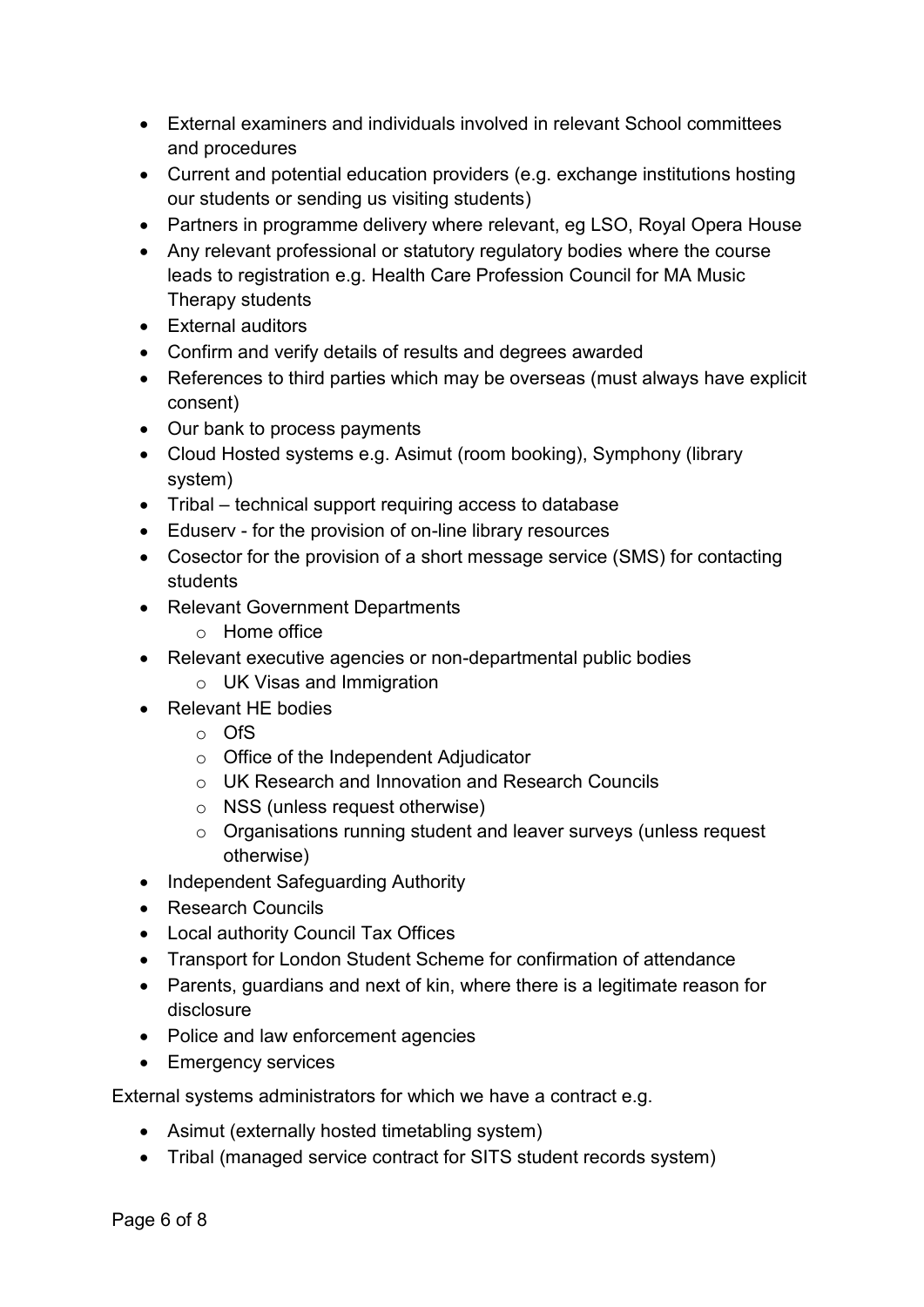- Symphony (externally hosted library catalogue system)
- Eduserve (for the provision of on-line reources)
- Cosector (for the provision of SMS)
- Raisers' Edge

Situations when your personal data might be sent to other countries include:

- When the School uses third-party software such as SurveyMonkey to contact you
- The Central Academy of Drama in Beijing for BA Acting Studies students
- US loans providers if you apply for their funding
- Institutions with whom we have an exchange agreement (where relevant to and individual student)
- Youtube (private, password protected channel for audition purposes)

We may seek additional consent for:

- Electoral registration
- Nominating you to a third party for external awards
- Use of photography and other image recording for under-18s.

#### **How long we keep your personal data for**

Personal data will be processed in accordance with the School's Higher Education record retention policy published at gsmd.ac.uk/privacy

Some information may be retained indefinitely by us in order to maintain your academic record for archiving purposes.